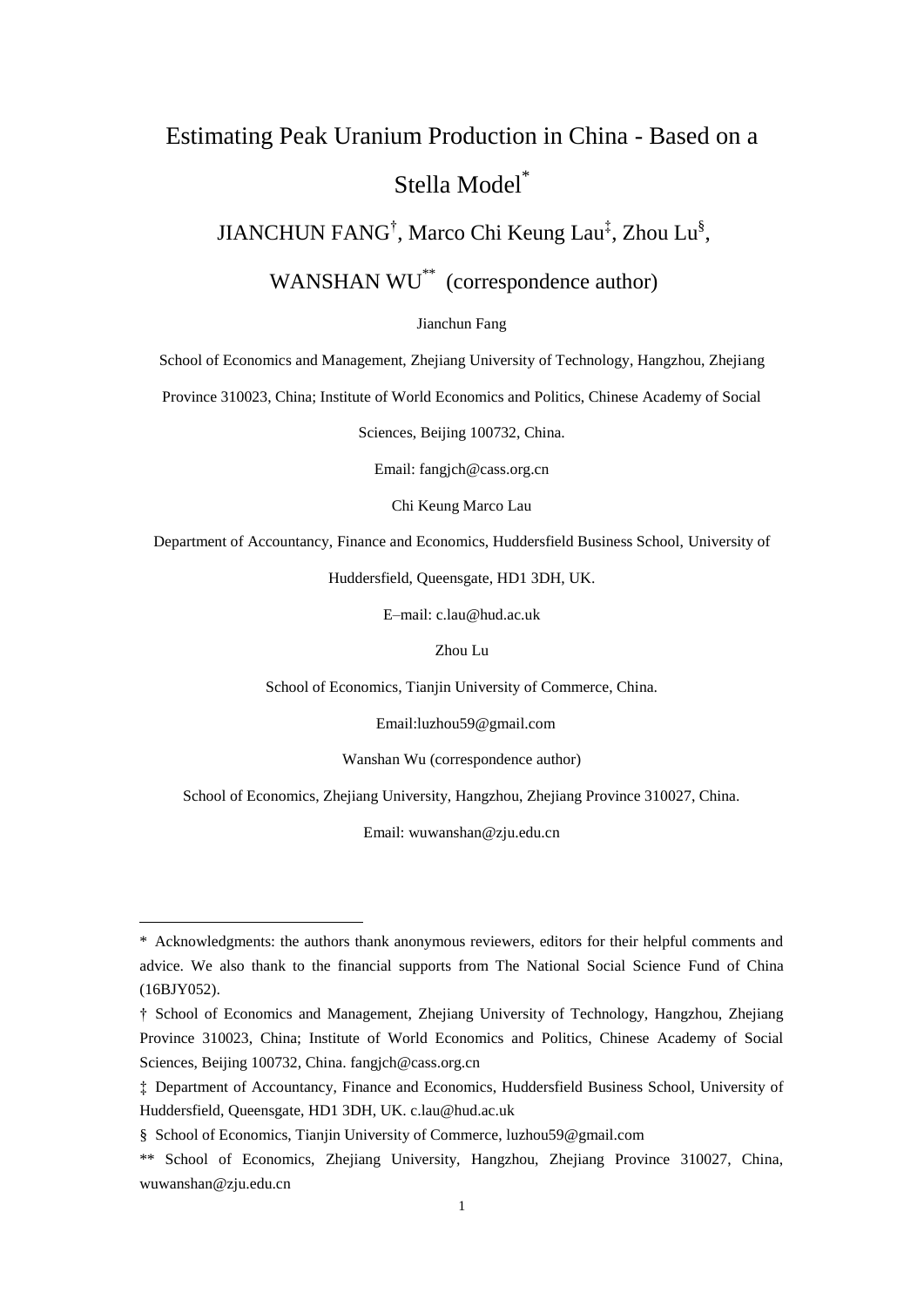## ABSTRACT

This paper uses the Logistic Curve and the STELLA Model to simulate the Hubbert Peak uranium production in China. We used three scenarios to estimate China's Peak uranium. And the results are quite robust. According to Scenario 3, the Hubbert Peak uranium production is expected to be reached in 2065 with 4605 tons per year. Before the peak, China's uranium demand will grow at the rate of about 7.69% per year, which is about three times the growth rate of production. China's uranium import dependence is estimated to continue to increase. In order to improve uranium resources security, the Chinese government needs to increase investment in uranium ore exploration, encourage private sector's investment in uranium production to promote competition, and improve cooperation with non-uranium mining enterprises for more efficient use of resources. To enhance the country's uranium security, China should establish development funds, accelerate acquisition of uranium enterprises abroad, increase R&D in the unconventional uranium resources such as phosphate mine, and take advantage of price downturn in uranium market to increase strategic reserves.

Key words: Uranium, Hubbert Peak, Logistic curve, STELLA model JEL codes: Q47, C15, O13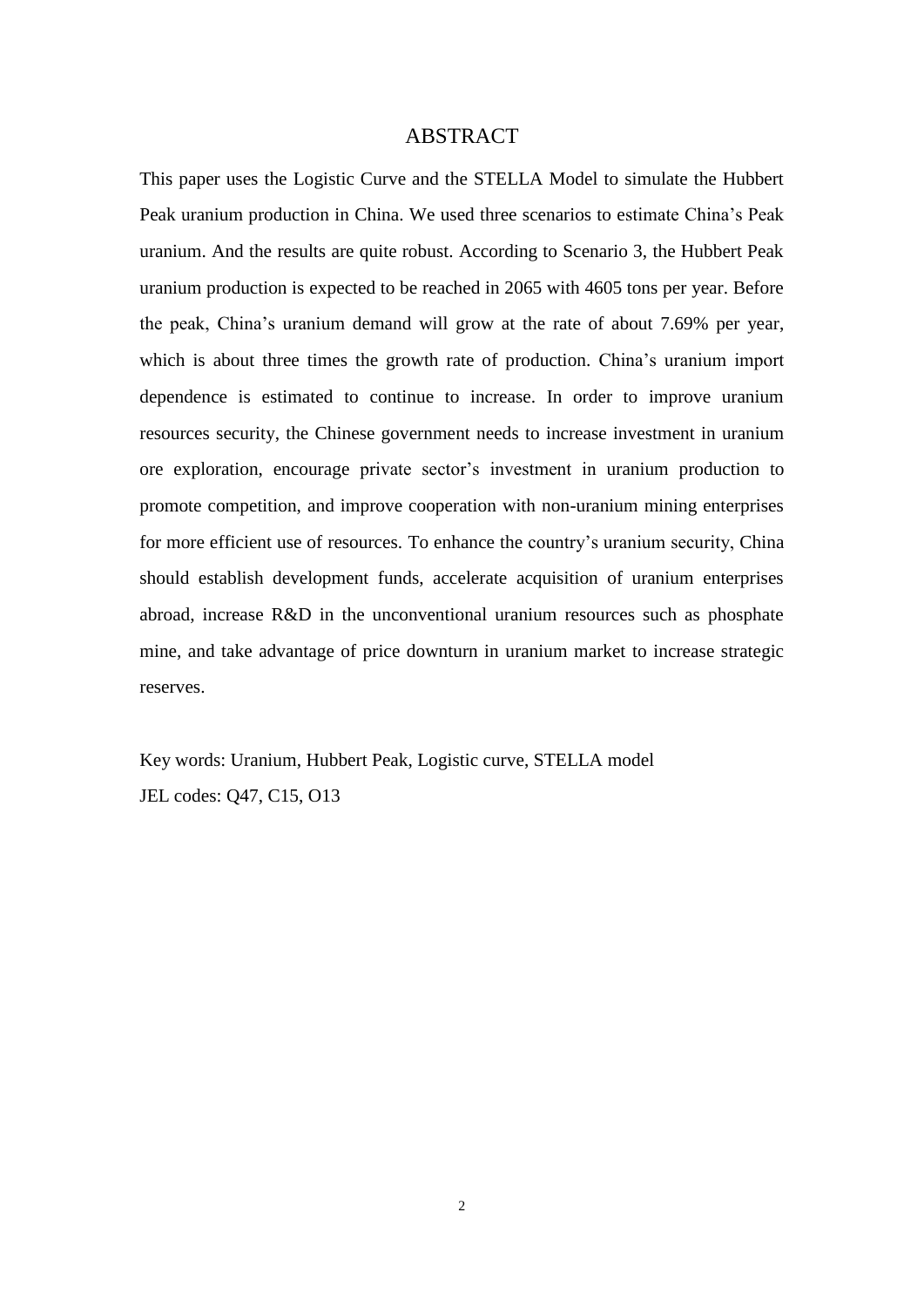# **1. Introduction**

In face with growing environmental pollution, China's coal-to-gas transition in energy use has led to increasing natural gas undersupply and soaring energy prices. The search for alternative energy source becomes imminent. Because of the emissions of traditional fossil energy sources and high costs of solar energy supply, China is forced to consider substituting nuclear energy for coal and using natural gas for heating and electricity generation. However, China is more dependent on imports for uranium ore, the major input of nuclear power plants, than for natural gas. China's uranium imports in 2017 accounted for 80.1% of the total demand (World Nuclear Association, 2018). Moreover, the source of China's uranium imports is over concentrated on countries such as Australia, Canada, Kazakhstan, Uzbekistan and Namibia. Among these countries, Australia and Canada are traditional allies of the United States; Kazakhstan and Uzbekistan allies of Russia, and Namibia under the influence of France and suffering from political turmoil. Once in the event of war, geopolitical conflicts and other potential threats, China's uranium imports are subject to high risk. Therefore, it is of great policy importance to study the gap between supply and demand of uranium in China and forecast the peak uranium.

To study Peak Uranium in China, we need to examine both flow variables and stock variables. In general, there are two ways to predict the supply of conventional and non-conventional uranium. One is to look at the geological exploration data. The other is to analyze the historical Hubbert curve and use these data to forecast the uranium supply. The use of historical trends to assess reserves and resources facilitates prediction of potential uranium supplies and provides reasonable parameter range for modeling. Discovery of exhaustible resources such as uranium has two fundamental effects on production: the information effect and the depletion effect (Uhler, 1976). By the information effect annual production of resources will be increased as new geological and technical information is gained with new resource being discovered continuously. By the depletion effect annual production and the probability of discovering new resources will decrease subject to the constraint of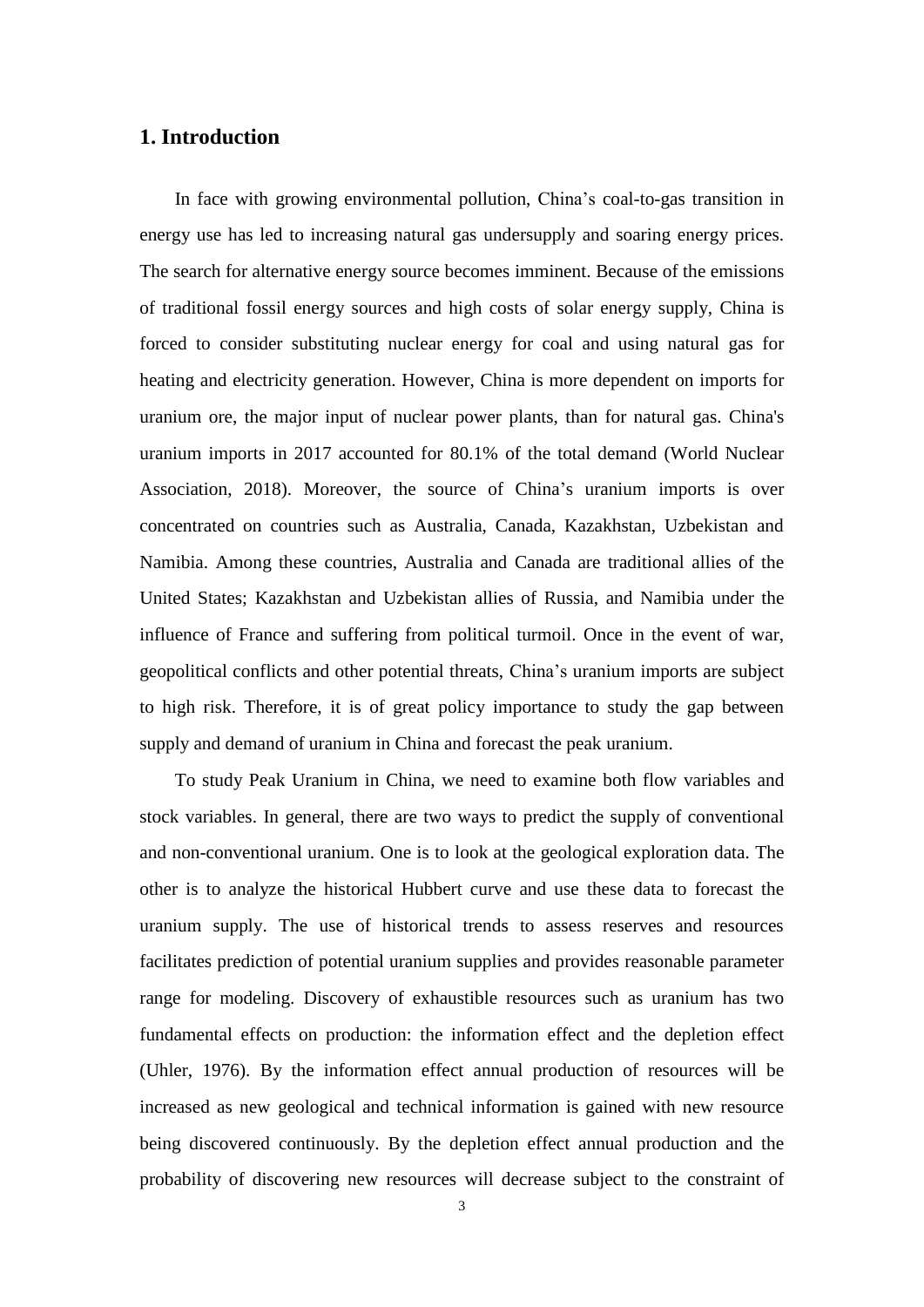limited ultimate resource. The information effect and depletion effect jointly determine when peak production occurs.

In this paper, we use the Logistic curve and the STELLA model rather than the geologic forecasting to simulate the Hubbert curve to forecast the long-term prospects for uranium production in China and to determine how long the uranium production will last and when it peaks. This will provide a basis for prediction of future uranium price trend and formulating China's policy response to the uranium undersupply.

## **1.1. China Uranium Categories and Geographical Distribution Characteristics**

There are various uranium deposit types in China. Uranium deposits mainly in small and medium-size form groups of ore fields. Ore quality is mainly medium and low grade, with the average grade of 0.1%-0.2% U and the quality of ore deposits in some parts of China can reach 0.5% U. Some volcanic rocks and granite deposits are in higher grade. In terms of uranium deposit types in China, the predominant type is hydrothermal (62.6%), the following one sedimentary (34.2%) and magmatic rocks about 3.2% (see Table 1). For subtypes, granite, volcanic and sandstone constitute the three major ones in China. The proportion of sandstone type has increased in recent years. But the deposits distribution is geographically uneven. The hydrothermal type is mainly located in the southeast and the sandstone type is concentrated in the northwest.

In recent years, China has made considerable progress in the exploration of sandstone-type uranium deposits. With financial support from national resources survey projects, the nuclear geology system has successively discovered many sandstone-type uranium deposits in numerous sizes in Xinjiang Yili Basin. Among them, China's first kiloton natural uranium production plant was built in July 2016 in the second phase of the Mengqiuer Uranium Project. CNNC (The China National Nuclear Corporation) explored the in-situ leaching process at this plant and this made China the second country in the world to master  $CO<sub>2</sub>+O<sub>2</sub>$  underground uranium mining technology and industrial applications. The completion of Mengqiuer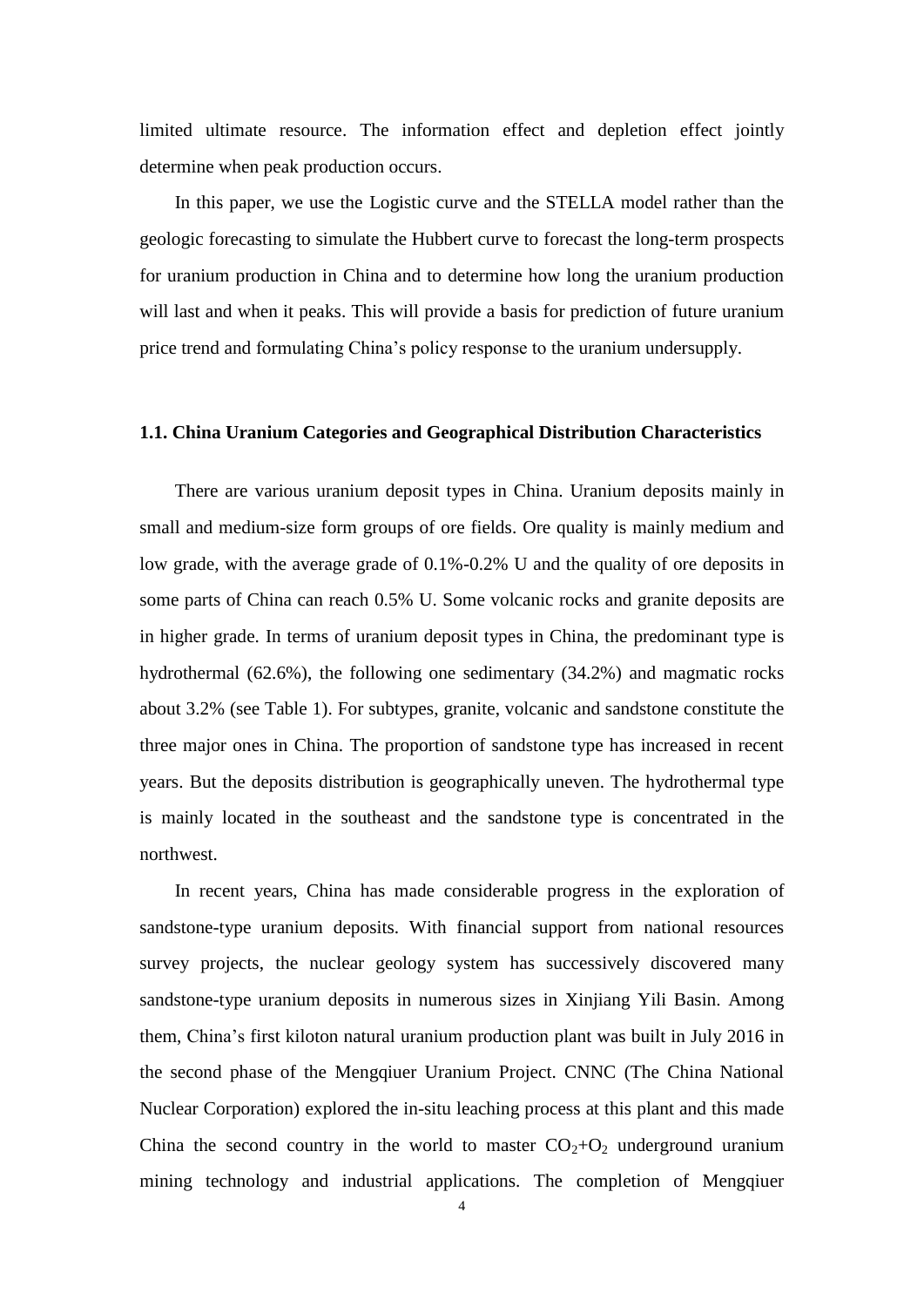Uranium Project marks a breakthrough in China's large-scale, intensive and industrial exploitation of low-grade, low permeability, high carbonate and high salinity sandstone-type uranium resources. China accumulated experience in sandstone-type uranium exploration and mining.

As we can see from the geographical distribution of uranium deposits, there are currently seven production plants and they are in Inner Mongolia, Jiangxi, Xinjiang, Guangdong, Guangxi and Hunan provinces, specifically Fuzhou and Chongyi in Jiangxi Province in eastern China; Lam Tin in Shaanxi in central China; Benxi and Qinglong in Liaoning Province in northeastern China; Shaoguan in Guangdong Province in southern China; and Yining in Xinjiang in northwestern China. In addition, large-scale uranium deposits have also been discovered in Daying in Inner Mongolia, Tarim Basin, Ili Basin and Junggar Basin in Xinjiang and Songliao Basin in Northeast China.

In addition to exploration of domestic uranium ore, China is also actively engaged in foreign uranium mining. Both CNNC (The China National Nuclear Corporation) and CGN (China General Nuclear Power Group) have uranium mining and trading licences. Among them, CNNC also signed a strategic cooperation agreement with Sinosteel Corporation to jointly invest in overseas uranium resources. From Table 2, we can see that the main target countries of overseas holding by CNNC, CGN and Sinosteel include Namibia, Niger and Zimbabwe in Africa, Kazakhstan and Uzbekistan in Central Asia and other major uranium producing countries such as Canada, Australia and Mongolia.

#### **[Insert Table 1 & Table 2 about here]**

# **1.2. China's Uranium Demand-Supply Gap**

China's demand for nuclear energy and uranium will increase over the mediumand long- term due to problems arising from its special energy structure. In 2016, the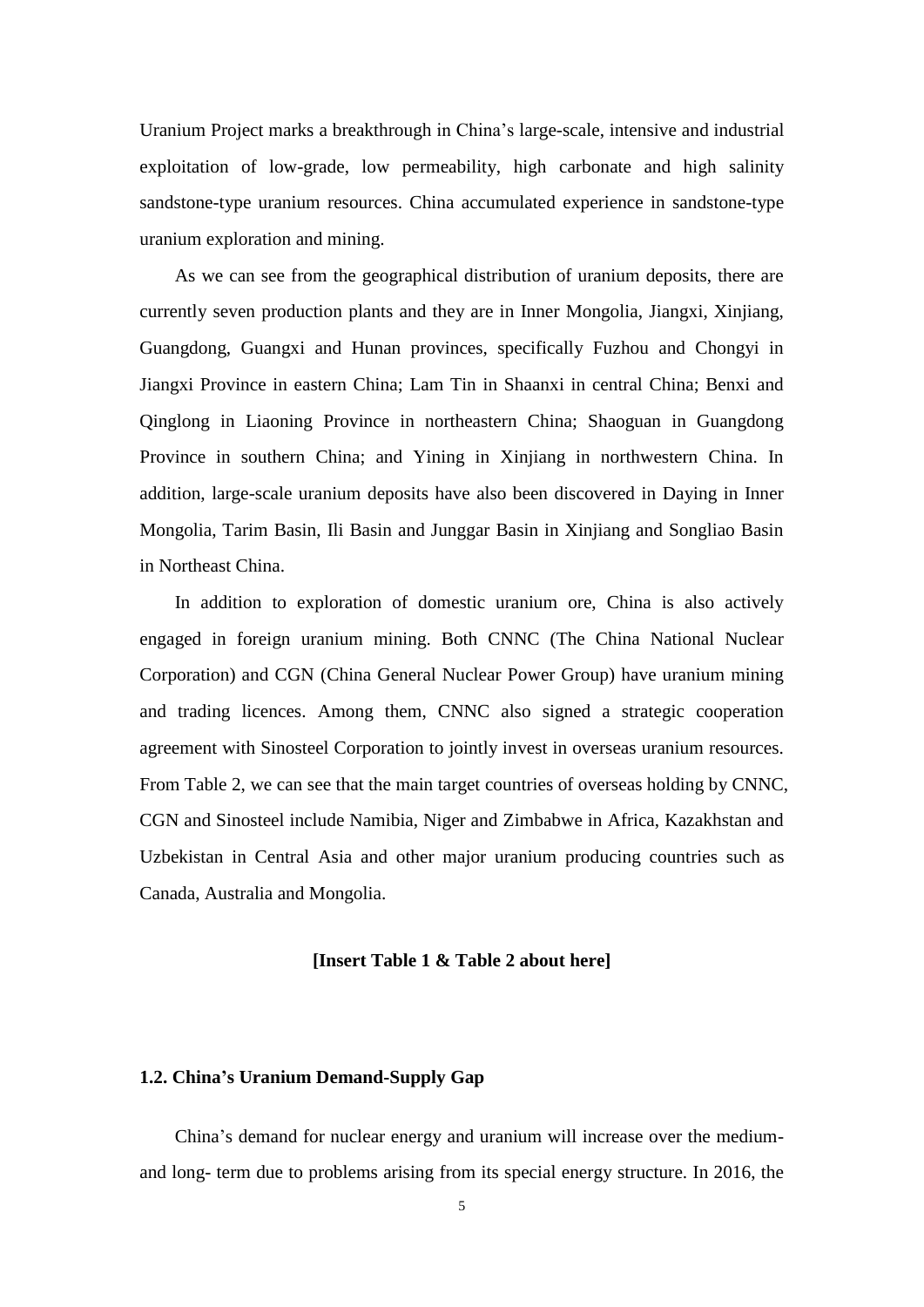share of coal in China's energy source is still as high as 61.8% (BP, 2017). This has led to the serious air pollution in China in recent years and the resulting environmental pollution and economic losses are tremendous. According to a World Bank (2016) report on air pollution costs, China reported a total of 1.6 million air-pollution-caused premature deaths in 2013. Central and local governments are forced to find clean energy to deal with the crisis. However, alternative sources of energy have their limitations, for example high costs of solar and wind power. The only clean energy available in the short term seems to be nuclear energy. But nuclear energy also has its inherent flaws. The first issue is nuclear power safety. The incident at Fukushima in Japan (2011) and the Chernobyl incident are examples. In addition, China is also faced with the risk in availability of uranium due to geopolitical conflicts. Despite these challenges, China's vigorous nuclear power development is a second-best effort in response to the huge demand gap in clean energy resources.

China's uranium demand has substantial room for growth. First, the share of nuclear power in primary energy consumption in China is low. As of December 2017, China's nuclear power accounted for only 3.6%, well below the global average of 11% (Figure 1). In addition, the growth of nuclear power in China is by far the largest driver of the world's nuclear power growth. From 2011 to 2017, China accounted for 59.5% of the global total of new connections to the electricity grid. China accounted for 23.7% of the world's new constructions (Table 3). In 2016 alone, China made 5 new reactors connecting to the grid at Changjiang, Fangchenggang, Fuqing, Hongyanhe, and Ningde respectively, adding some 4.6GWe, accounting for about 50% of the year's global nuclear capacity increase. In 2017, China has 20 of the world's 57 nuclear power stations under construction, 35% of the total. The ambitious goal of China is to finish 40 nuclear power plants within the next five years and strive to reach a total of 58 GWe by 2020. By then China will account for 12.8% of global uranium demand. At present, China has purchased 95% of the uranium exports from Kazakhstan, Uzbekistan, Namibia and Australia.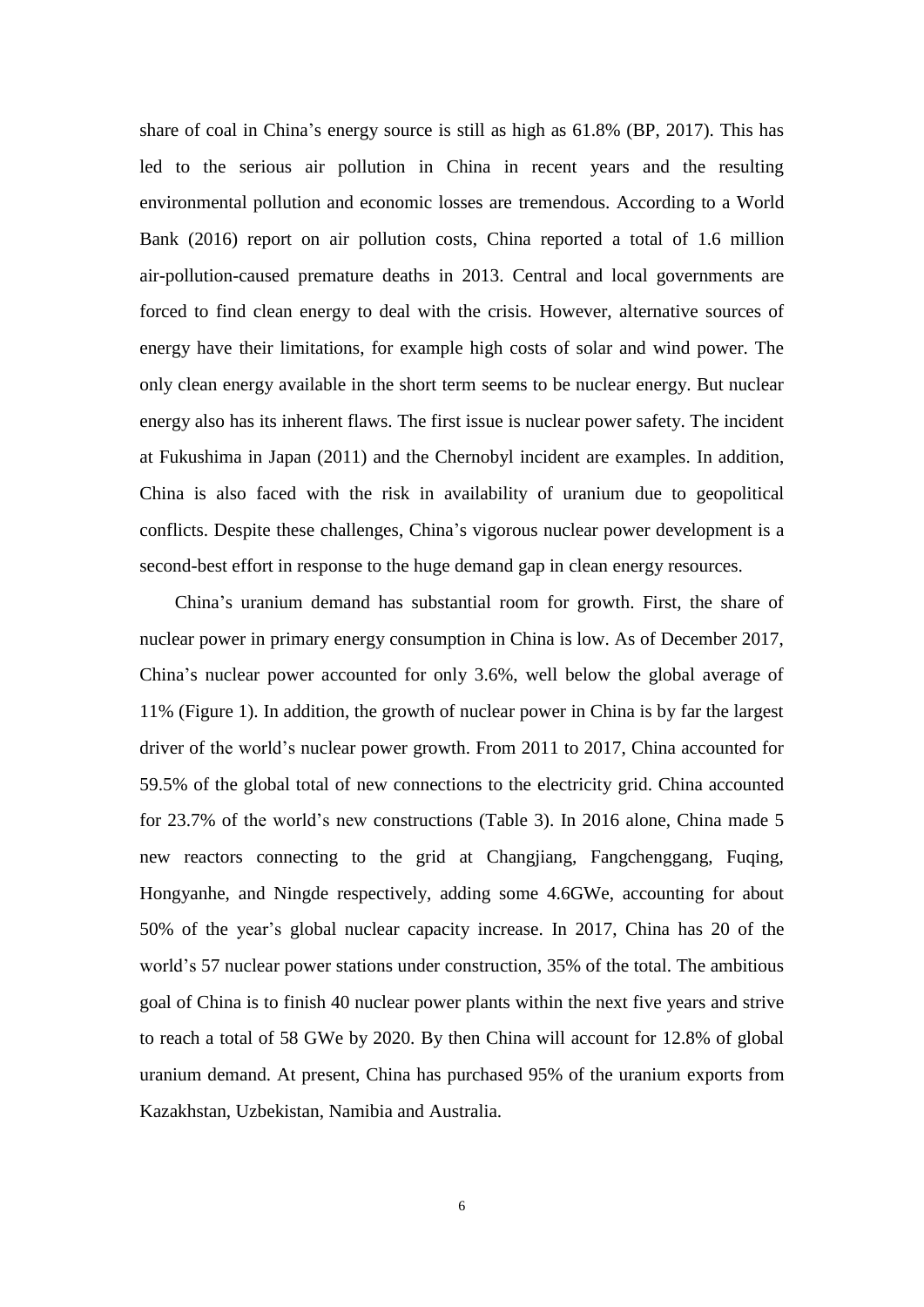### **[Insert Figure 1 about here]**

## **[Insert Table 3 about here]**

Compared with the demand, China's uranium supply is quite limited. China has the eighth largest identified uranium deposits in the world. However, relative to the rapid development of nuclear power plants, the –supply of uranium falls short considerably. China's uranium production only accounted for 2.8% of the world in 2017.As of January 2018, China's installed capacity of nuclear power reached 8.8% of the world's total. However, the increased capacity is overwhelmed by China's ambition in developing nuclear power. NEA (Nuclear Energy Agency) and IAEA (International Atomic Energy Agency) predict that by 2035 China will account for 19.6% of the world's reactor-related uranium demand. This does not include China's uranium demand for strategic reserves and military applications. Figure 2 shows that China's uranium supply and demand gap continues to rise. China's dependence on foreign uranium climbed rapidly from 51% in 2007 to 80.1% in 2017. This gap will continue to rise in the coming decades. According to the data from the World Nuclear Association etc., in the near future, domestic production, imports, and overseas mining by Chinese companies account for 24%, 28% and 48% of China's uranium demand respectively. In other words, domestic production accounts for one quarter of China's uranium demand and the share of domestic production will continue to decline.

## **[Insert Figure 2 about here]**

## **1.3. Hubbert Peak and Uranium Peak**

The main purpose of this paper is to examine the historical trends of uranium production and reserves in China. As early as 1950, Hubbert proposed a model for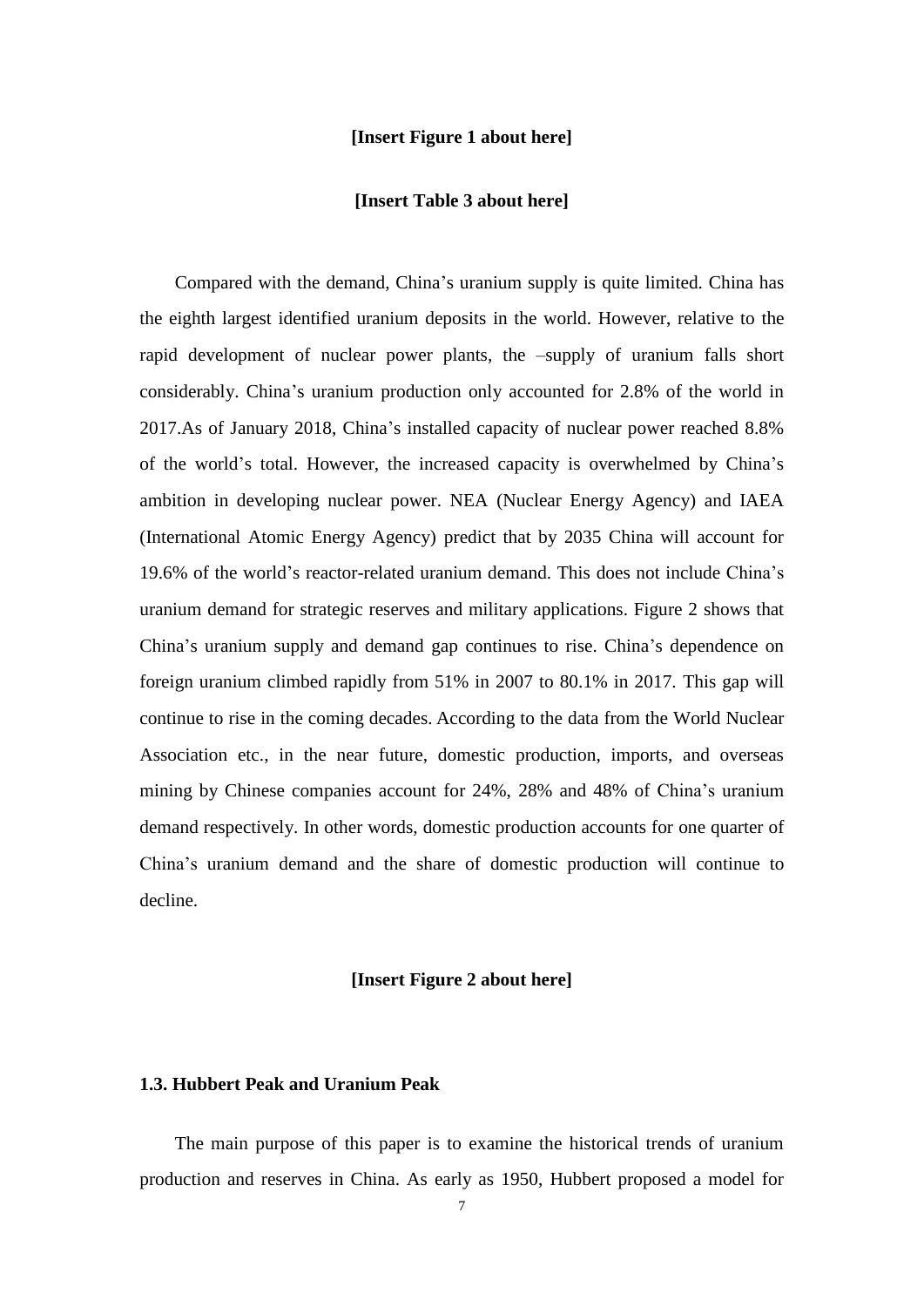extrapolating curves of depletable resources such as fossil fuels. The production rate is supposed to be zero at the beginning, and zero again once resources are fully depleted. Over this procedure, the production curve reaches one or more maximum values. The shape of the curve will vary with the reserve size of nonrenewable resources and it generally presents a bell curve. But Hubbert did not give any formal mathematical model. Hubbert (1974) proposed the Logistic curve based on the previous research and conducted further research along the line.

The Logistic curve and its derivatives are often referred to as Hubbert curves. Based on Hubbert curves, the term "peak oil" was thus proposed when Campbell and Laherrere founded the Association for the Study of Peak Oil (ASPO in 2002. Peak oil refers to the point in time at which a country or the world reaches the maximum possible production of oil per unit of time. After that, demand for oil starts to outstrip supply, oil supply never returns to its original level, and mining becomes increasingly difficult and expensive (Hubbert, 1956).

After Hubbert curve successfully predicted the peak oil production in the U.S. taking place in 1969-1971, it has been widely used for peak prediction for fossil fuels such as coal, natural gas and, particularly, oil. Although some (Greene 2010) think there is still plenty of oil, researchers increasingly believe Peak Oil has passed or is approaching soon (Kerr, 2011; Murray and King, 2012). Szkloet al. (2007) compare the forecasting differences in Brazilian oil production between Hubbert curve and Hotelling model. And they argue that the Hubbert curve implicitly emphasizes the effect of information and depletion on cumulative discoveries over time, and the positive impact of information on expanding reserves may exceed the negative effects of depletion. According to them, the Hubbert curve is better in predicting Brazil's oil production. Sorrell et al. (2009) conclude that the peak of the world's conventional oil production may occur before 2030 and the increase in unconventional oil such as tar sands and shale oil is unlikely to make up for the shortfall caused by conventional oil. Other scholars examine unconventional oil spikes and believe that shale oil production reaches peak production rates much faster than conventional oil (Kerr 2011). Mohr and Evans (2010) discuss spike for unconventional oil production from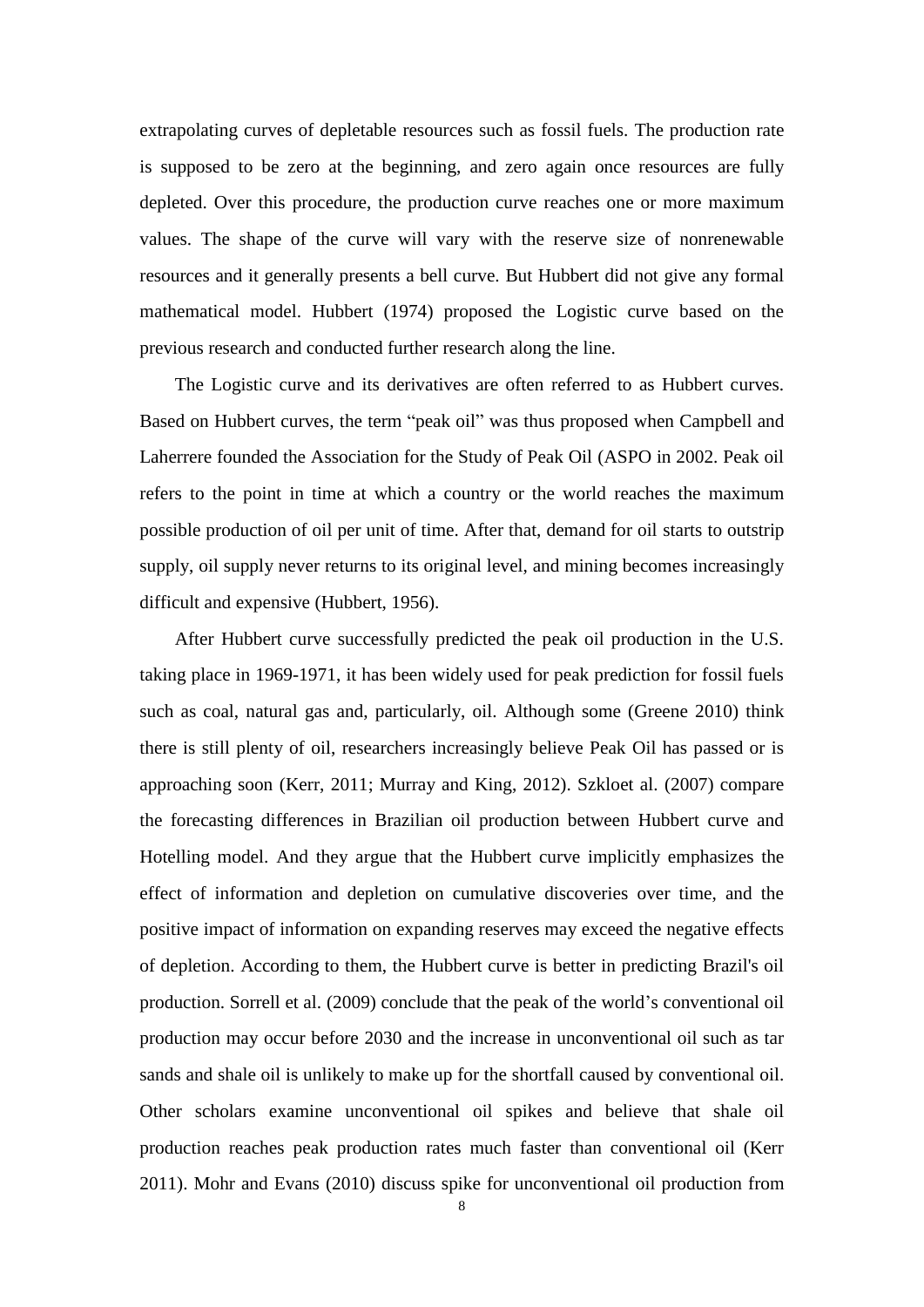heavy oil, natural bitumen (oil sands, tar sands) and oil shale and argue that it would be quite difficult for unconventional oil production to make up for conventional oil. They believe that even under the most optimistic scenario, unconventional oil production can only postpone the approaching of the world's peak oil by up to 25 years.

However, the traditional single-cycle Hubbert curve has its limitations. It does not consider multiple cycles. Changes in political, economic and technological factors can lead to multiple cycles in oil production. But Hubbert curve does not take this issue into consideration. If the traditional Hubbert model were used to predict resource production, prediction error might be large. To better predict oil production at world or country level, Reynolds (2014) and Saraiva et al., (2014) proposed Lambda Hubbert curve and multi-cycle Hubbert curve. In addition, some scholars compare the Hubbert curve with other resource depletion models in forecasting strength and weakness. Feng and Pang (2008) used the Hu-Chen-Zhang model and Hubbert curve to predict China's oil reserves and found the two models are quite different in prediction result. They think that the Hu-Chen-Zhang model is more in line with the reality in China. Wang et al. (2011) used Hubbert and generalized Weng models to predict the world's conventional oil production and concluded that with the ultimate recoverable reserves given, both models predict a global oil production peak of 30 billion barrels. On the basis of expatiating on the solving process of the two models, the author comparatively analyzes the intrinsic characteristics of the two models and considers that the generalized Weng model is an improvement on the multicyclic Hubbert model.

Some studies examine the application of the Hubbert curve to peak prediction for other depletable resources such as coal, natural gas, and uranium. Lin and Liu 2010 (Höök et al., 2010; Milici et al., 2013) use Hubbert curves and Gaussian curves to predict coal production in China, the United States and the world. Reynolds and Kolodziej (2009) examined the impact of institutions on the Hubbert curve for North American natural gas market. They concluded that the market follows Hubbert curve and that institutions are one of the important factors that lead to the inflection points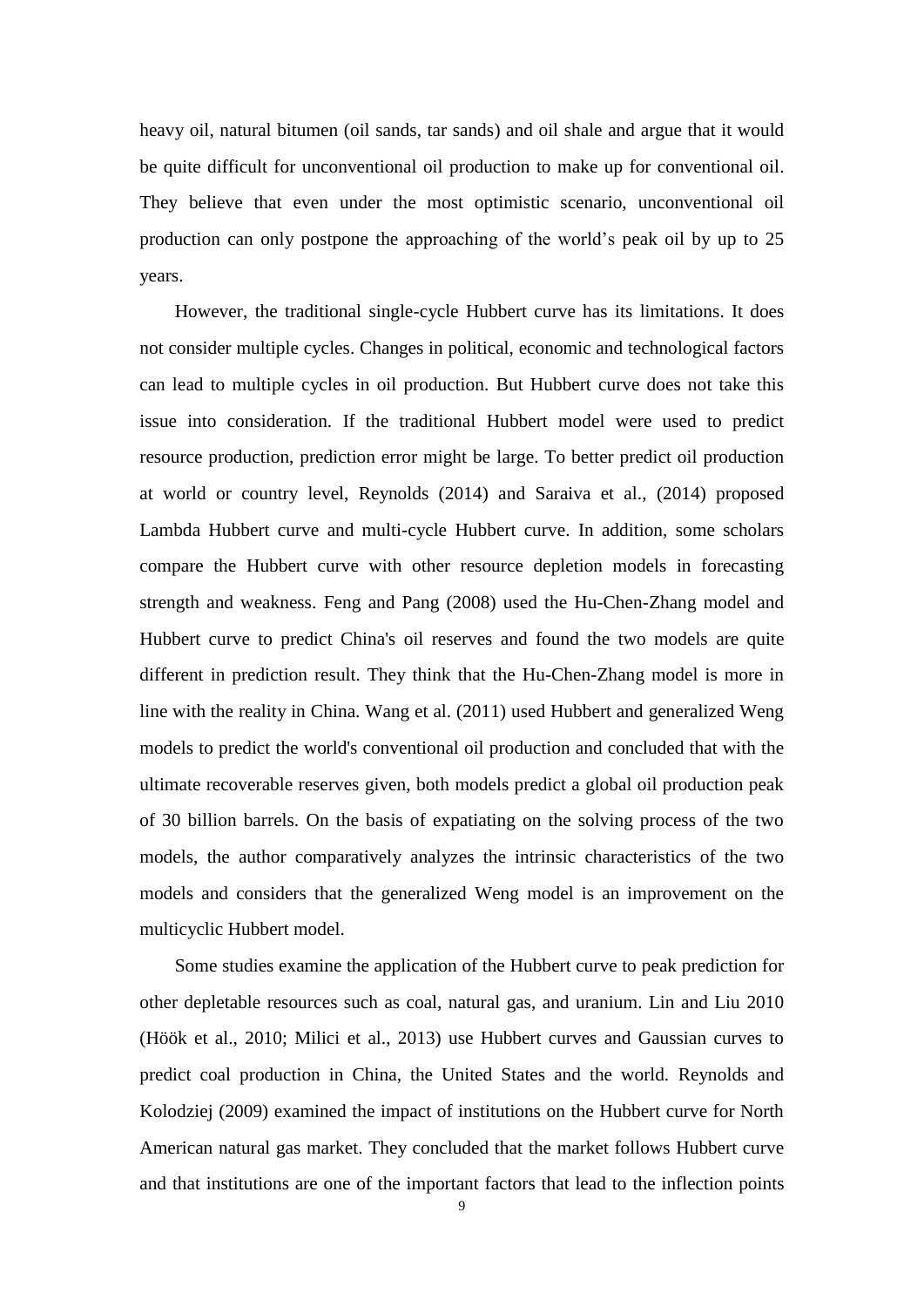in multi-period Hubbert curves. The authors believe that it is not appropriate to use a simple Hubbert curve which excludes the effects of institutions in predicting the supply of natural gas as a country can increase natural gas supplies by establishing good institutions. The Reynolds and Kolodziej argue that in the medium term, natural gas in North America may be in supply shortage, which may trigger a global energy crisis. Maggio and Cacciola (2012) used Multi-Hubbert Variant to examine the future production trend of world fossil fuel such as natural gas , coal and compared it with the results of Single-cycle Hubbert and Multi-cyclic Hubbert approach respectively. Hubbert (1956) had predicted in his classic paper that the ultimate reserve of high-grade uranium ores at the Colorado Plateau in the United States was in the range of 50,000 to 100,000 tons. However, using Hubbert model to predict a country's peak uranium is relatively rare. We first use Hubbert's (1959) Logistic curve method to forecast China's peak uranium, and then use the STELLA model to study the robustness and sensitivity of different variables on the year of peak uranium.

Uranium is a depletable fossil fuel. Peak uranium is the the point in time that maximum production rate is reached. After Peak production enters a decline phase. The concept of Peak uranium comes from the oil peak theory of M. King Hubbert. The concept of Peak uranium is similar to Peak oil. They differ only in extraction methods. Some countries such as South Africa and the United States have already entered the post Peak uranium phase. As a major uranium producing country in the world the 1950s to the 1980s, South Africa reached Peak uranium with a production rate of 6146 tons per year in 1980. The production declined to a rate of 490 tons in 2016, less than 1/10 of the peak (See Figure 3).

## **[Insert Figure 3 about here]**

The production data for uranium in China used in this paper mainly come from The Red Book report series by the Nuclear Energy Agency and the International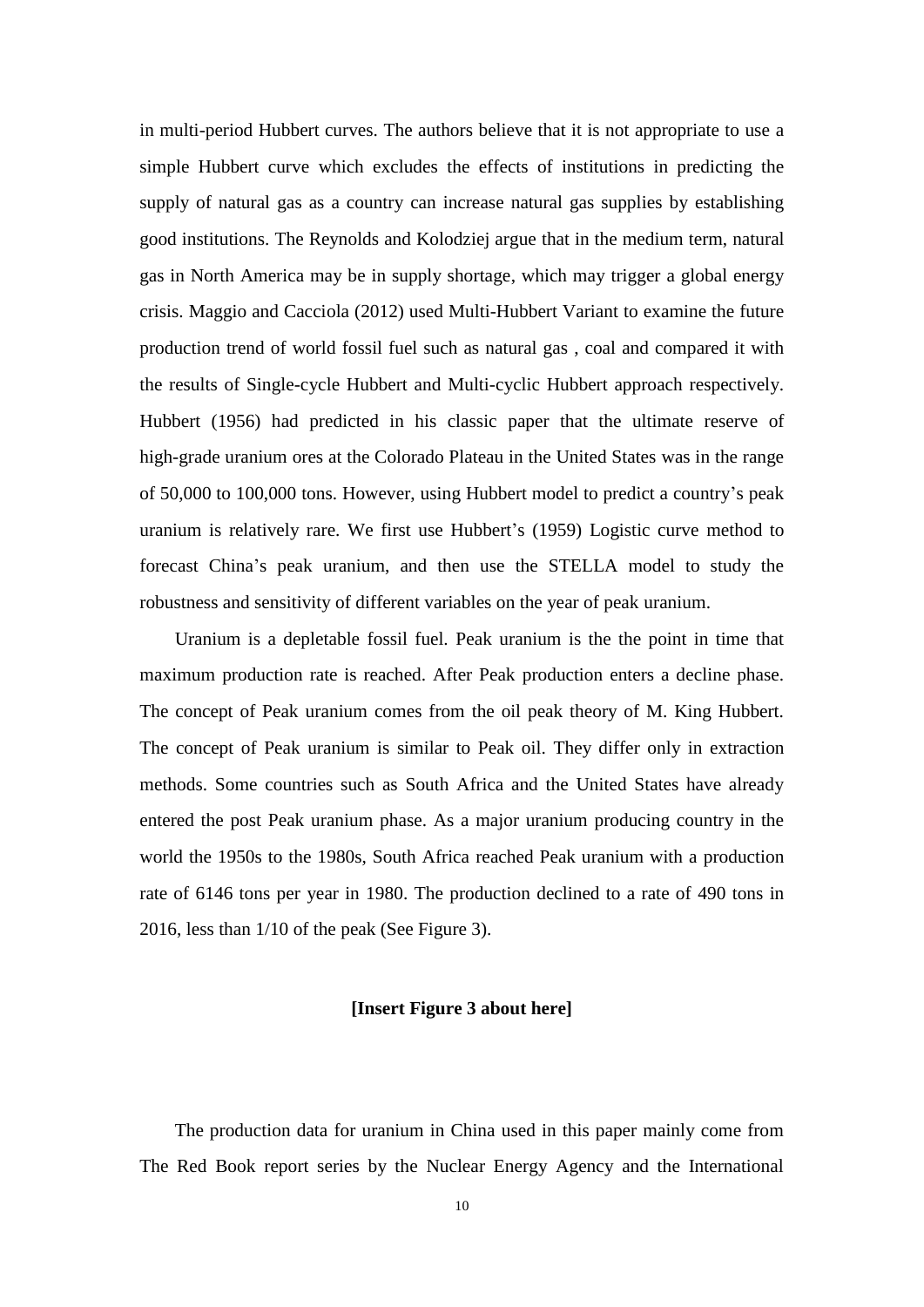Atomic Energy Agency. It contains production data from 1962 to 2016.

# **2. Methodology and Findings**

#### **2.1. The Logistic Curve**

First, we use the Logistic function to estimate the Hubbert peak for China's Uranium. This method is proposed by Hubbert (1982). The Hubbert Curve as a linear function is derived from the Logistic curve. Hubbert linearization is based on using annual production and cumulative production data to estimate two key parameters of the Hubbert curve, namely Logistic growth rate and the quantity of ultimate recoverable resources. The method is mainly used to model the depletion of crude oil and finite mineral resources.

The first step in Hubbert linearization is to plot the P/Q and Q (see Figure 4). From Figure 4, we can see that except for early years, there is a linear relationship between the two variables. This linear relationship can be characterized by the Logistic difference equation:

$$
\frac{dQ}{dt} = aQ(1 - Q / URR)
$$
 (1)

Order, 
$$
P = \frac{dQ}{dt}
$$
,  $m = a / URR$  (2)

$$
P/Q = a - mQ \tag{3}
$$

Among them, P is the annual production, Q is the cumulative production. The above equation (3) shows that P/Q and Q are linear. Using the linear regression of historical data, we can estimate the slope and intercept of the line and derive the parameters of the Hubbert Curve. <sup>*a*</sup> is the intercept on the vertical axis. The URR and  $P_{max}$  can be calculated from the slope  $m$  of the line.

As China's uranium production has entered a new stage of rapid development after 2010, we have chosen the parameters of 2010 to 2016 for estimating the Hubbert peak. The correlation between the actual value and the fitted value reached 0.99 for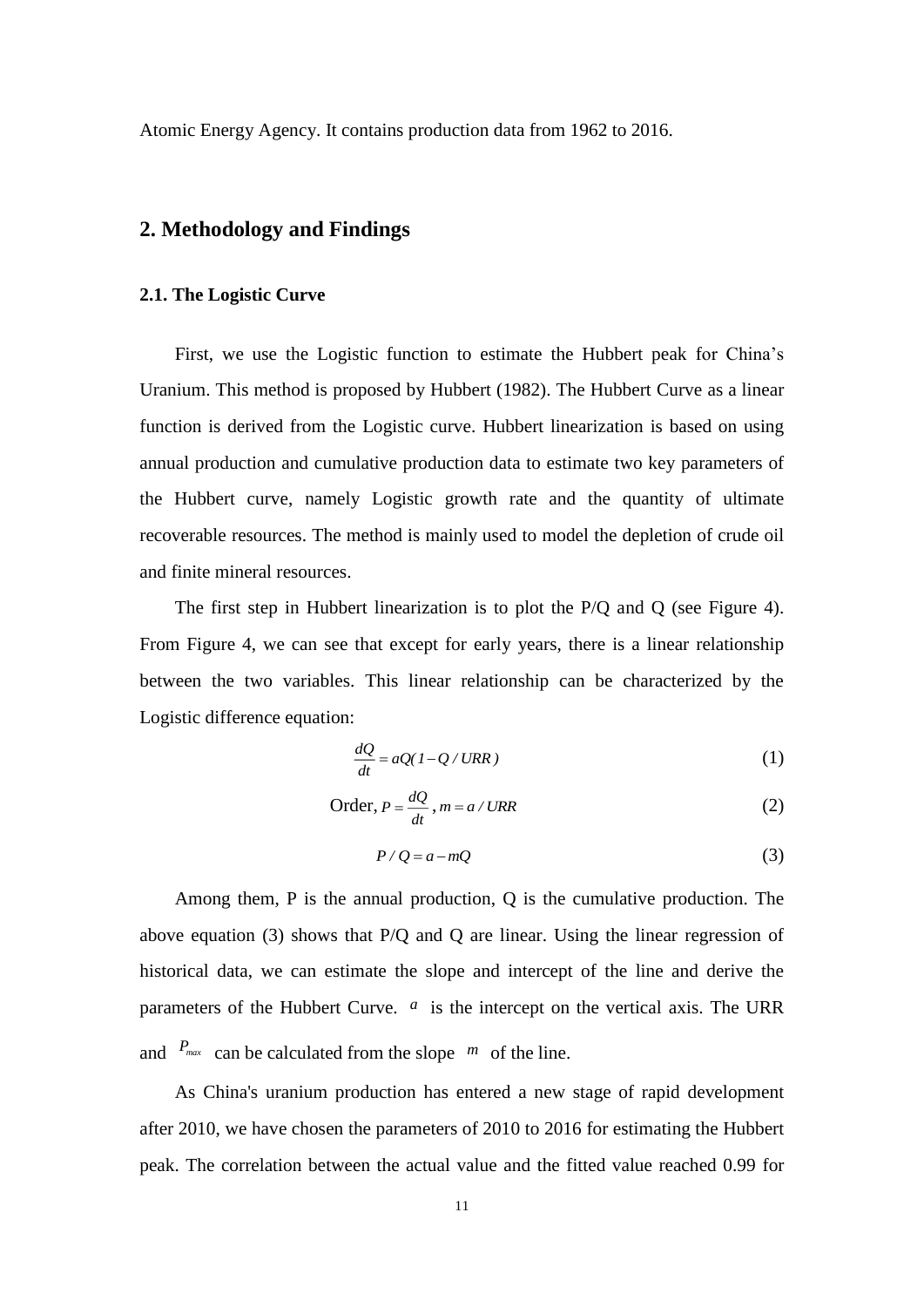P/Q and Q after the cumulative production in 2010 reached 33,949 tons. By simple regression, we get the following linear equations:

$$
P/Q = 0.045 - 1.56 \times 10^7 Q \tag{4}
$$

$$
(t,189.839) (t,-24.774) \tag{5}
$$

$$
R^2 = 0.994 \quad F = 613.757 \tag{6}
$$

From the above equation (4) we can calculate URR and  $P_{max}$ .

$$
URR = 0.045 / 1.56 \times 10^7 = 290197.588
$$
 (7)

$$
P_{\text{max}} = 0.045 \times 290197.588 / 4 = 3267.179 \tag{8}
$$

#### **[Insert Figure 4 about here]**

Using a simple Logistic model, we can infer the Peak uranium production is 3267.2 tons and the quantity of ultimate recoverable resource is 290197.6 tons in China. To further understand the impact of different factors on the Peak uranium in China, we use the STELLA model to predict the Peak uranium production in China and analyze the sensitivity of the differences in the variables.

## **2.2. STELLA Model and China's Peak Uranium Estimation**

Using STELLA dynamic model to calculate the uranium peak has severalstrengths. First, the STELLA model is more flexible in terms of sensitivity and dynamic analysis. It is based on the theory of feedback control and is mainly used to study the structure, function and dynamic behavior of complex systems such as annual uranium production, cumulative production and ultimate recoverable reserves. It also examines dynamic changes in a system with different parameters. It is convenient for decision makers to observe different simulation results. Secondly, through special temporary "feedback loop" of STELLA tool, it is convenient to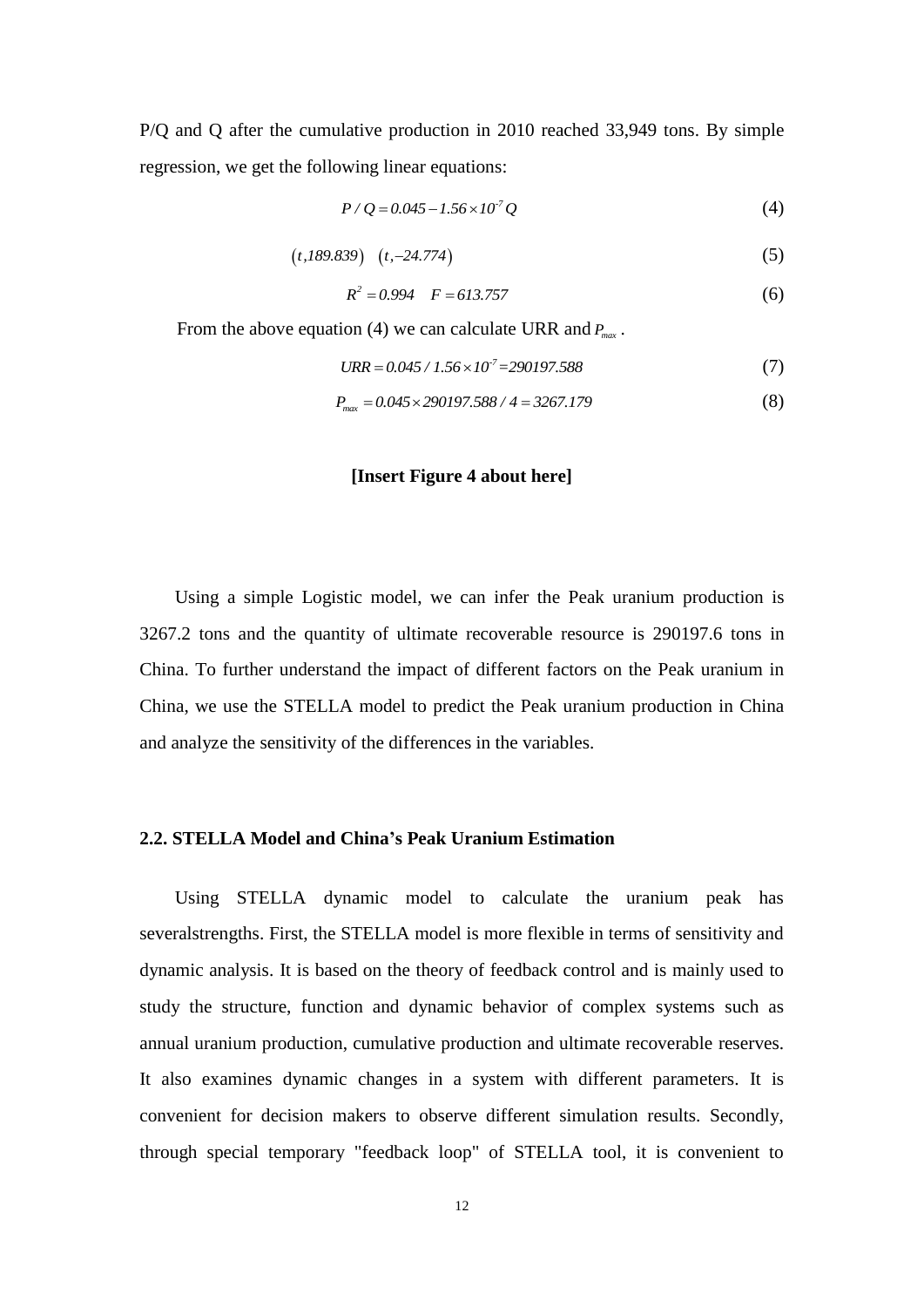calculate the values of the relevant parameterssimutaneously. Third, the STELLA model helps to study social science experiments at low cost. In this paper, we use STELLA system dynamics model to calculate peak uranium and peak time etc.

We designed a feedback diagram of the variables for the Hubbert Peak uranium model. This includes two stock variables, four flow variables and six auxiliary variables (Figure 5). Using data for the three variables (annual production (P), reserves to production ratio (R/P) , and ultimate recoverable reserves (URR)) and the combination of the information effect represented by *aQ* and the depletion effect represented by  $-aQ^2 / URR$  in formula (1), we can reliably predict the time that Hubbert Peak is reached. Our empirical test results show that the model is robust.

#### **[Insert Figure 5 about here]**

First, we enter data such as annual production P and cumulative production, and then develop the equations for the relationship between the different variables (see appendix). We examine three different scenarios based on the same inverse decay time coefficient a, each with a different estimated ultimate reserve, obtained by calculating the recoverable reserves plus the reclaimed accumulated productions 43,099 tons (1962-2016).

1. Scenario 1 URR = 176,799 tons. We take data from Uranium 2016: Resources, Production and Demand. We obtain this result by adding up reasonably assured conventional resources of 53,400 tons, inferred conventional resources of 80,300 tons (production methods < USD 40/kgU), and cumulative production of 43,099 tons.

2. Scenario 2 URR=320,799 tons. We obtained the result by adding 128,800 tons of reasonably assured conventional resources, 148,900 tons of inferred conventional resources (production methods < USD 80/kgU), and cumulative production of 43,099 tons.

3. Scenario 3 URR = 409,299 tons. We obtained the result by adding 173300 tons of reasonably assured conventional resources, 192900 tons of inferred conventional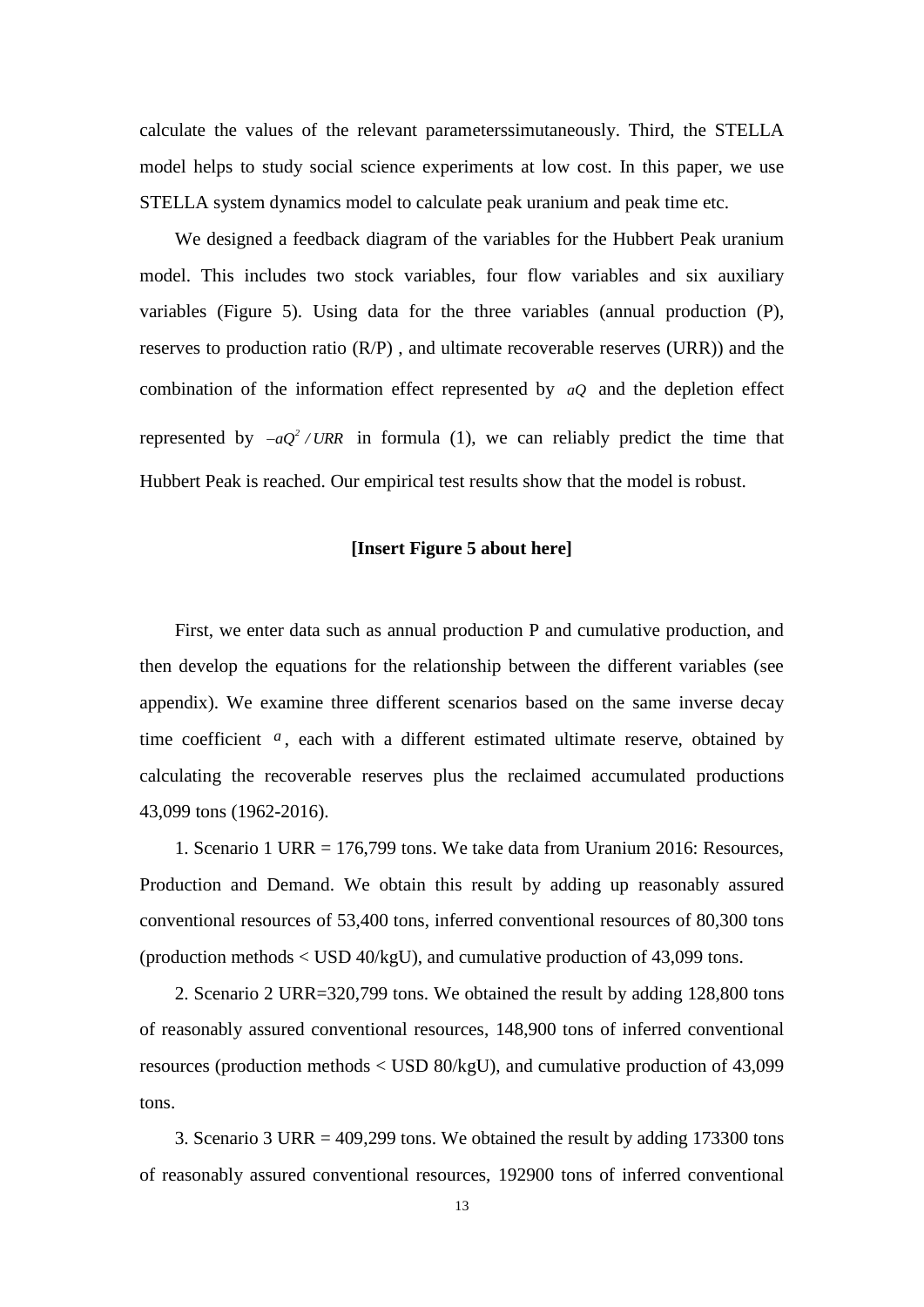resources (production methods < USD 130/kgU), and cumulative production of 43,099 tons.

The main results of Scenario 3 ( $a = 0.045$ , URR = 409,299 tons) are shown in Figure 6 and Table 4. The results show that Hubbert Peak uranium production in China will be reached in 2065 with an annual production of 4,605 tons, 2.8 times of 2016's. According to the results of this scenario, China will reach annual production of 1960 tons in 2020. According to China's nuclear power development plan, China's annual demand will reach 12,000 tons by that time and its dependence on foreign uranium imports will reach 83.7%. The import volume of 21,390 tons will account for 14.1% of the global total of 81,465 tons. Looking forward into 2035, China will reach an annual production rate of 3069 tons and a demand of 20,500 tons. Its dependence on foreign uranium imports will reach 85%. Imports of 17431 tons will account for 26.7% of global production of 65,195 tons. This means that uranium imports by China and the United States combined will exceed half of the world.

The results for the three scenarios are shown in Figure 7 and Table 5. The smaller the URR is, the earlier the peak occurs with lower peak production. In other words, the depletion effect will lead to decline in annual production . The robustness test results show that the uranium peaks in three different scenarios range from 2042 to 2065, indicating strong robustness of the model. The maximum production can also be calculated using equation (1). The extreme value of the equation is taken at the apex, ie Q = R/2. At this value, the maximum value of P is  $P_{\text{max}}=aR/4$ . For example, if URR=409,299 tons (scenario 3), the maximum production is  $P_{max}=aR/4=$  $0.045 \times 409299/4 = 4605$  tons.

Except for three different scenarios with different ultimate recovery, we also examine the sensitivity of scenarios 3 with different inverse decay time coefficient *<sup>a</sup>* . The results are shown in Table 6. Our sensitivity analysis of the growth rate  $a$  shows that with larger  $a$ , the information effect leads to an increase in annual production, and the depletion effect leads to a decline in annual production. The combination of the two results in a higher peak uranium production and earlier peaks. A few important conclusions can be drawn from the above URR tests: Larger URRs produce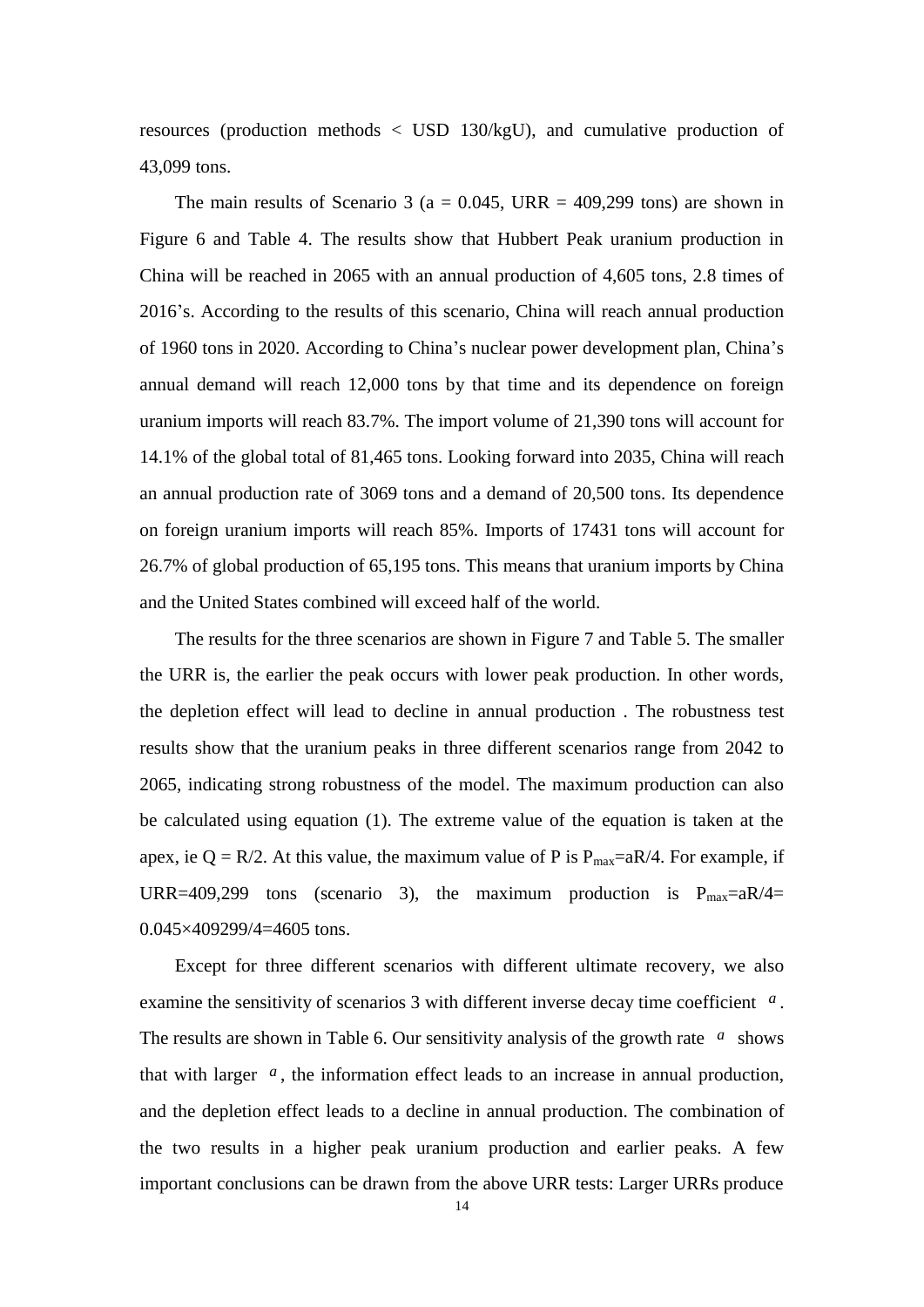more production if they extend the life span of the mine. An increase in the coefficient *a* also increases production and shortens the life span of the mine. Sensitivity analysis of different *a* values shows that the peak of uranium in China may occur between 2060 and 2070 and the highest production may be between 4093-5116 tons.

## **[Insert Figure 6 about here]**

It can be seen from the results that in 2065, China's uranium production from 2017 to peak uranium (scenario 3) is expected to increase at an average annual rate of 2.15%. In accordance with the "China's medium and long-term energy plan (2030,2050) Development Strategy Study", China's nuclear power installed capacity will reach 400 Gwe in 2050. The average annual growth rate of China's nuclear power for the next 30 years will reach 7.69%. This undoubtedly shows that China's uranium supply-demand gap will continue to increase. China's dependence on foreign uranium will continue to rise. China's reliance on uranium imports and foreign mining may be much greater than most observers expect.

## **[Insert Table 4 about here]**

## **[Insert Figure 7 about here]**

#### **[Insert Table 5 about here]**

In the foreseeable future, China's vigorous development of nuclear energy will lead to global booming in nuclear power. And China will become one of the most important players in the world market. According to the data of the World Nuclear Energy Association, the increase in China's uranium demand in 2017 reached 2,951 tons, while the increase in uranium demand by the rest of the world was only 1,610 tons. China's overseas uranium mining and M&A activities in Nigeria, Kazakhstan and other countries will change global uranium supply. In addition, China's rising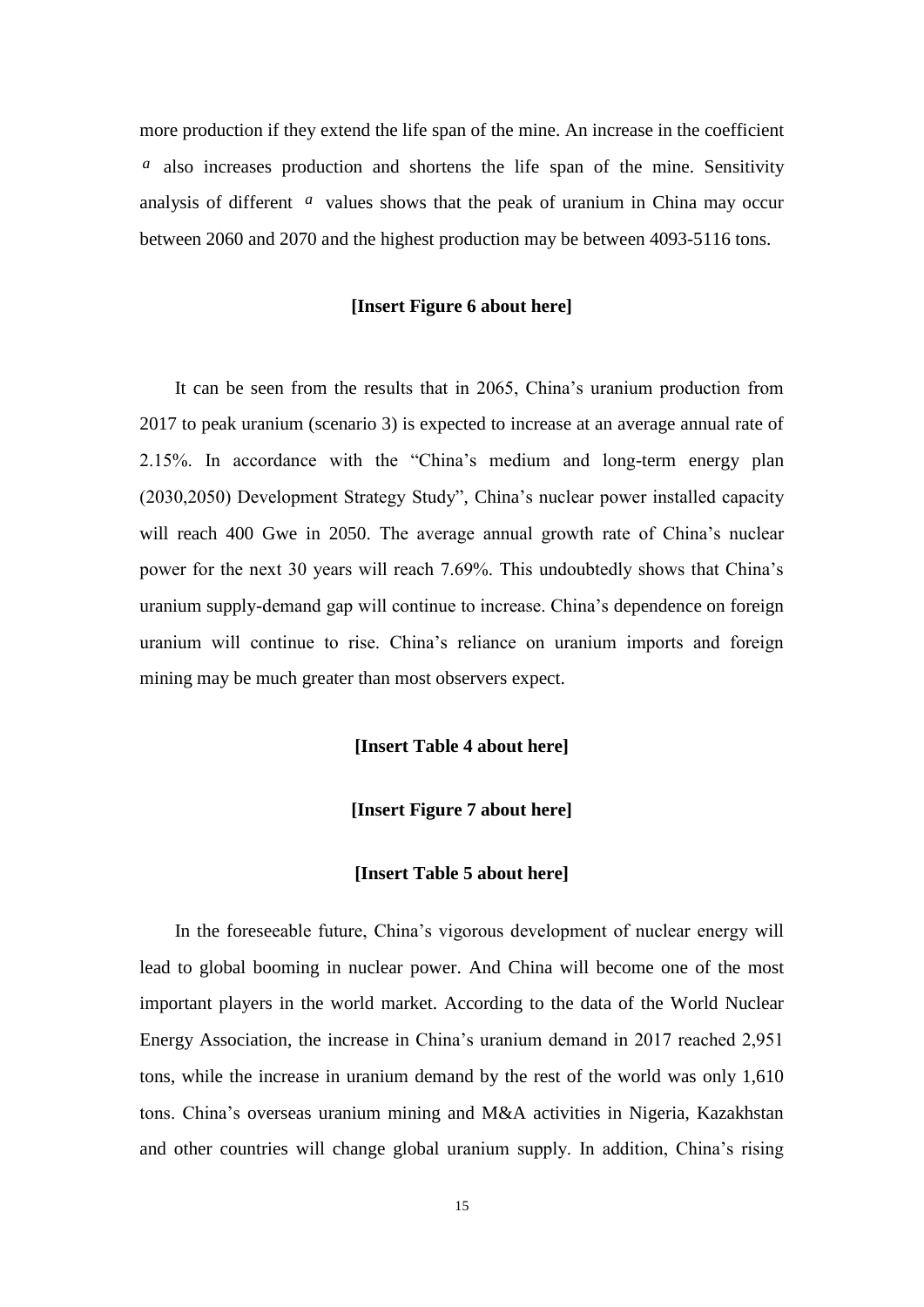uranium demand will have considerable impacts on global uranium prices and energy prices. It is estimated that by 2035, China will surpass the United States as the world's largest nuclear power country with an installed capacity of 23.2% of the world's total. China's huge uranium supply-demand gap will affect uranium futures and spot prices, despite currently the world having enough reserves to fill that gap. But it is noteworthy that, the entire process of uranium discovery to extraction may take up to 20 years. Opening a new uranium plant is not a simple or quick process. It takes time and effort. Therefore, China should make adequate preparations for the upcoming uranium price rise to ensure the security of uranium supply.

## **3. Conclusion and Policy Recommendations**

In recent years, despite of the slow-down in economic growth in China, the high pollution and high emissions of traditional fossil fuels have led to a growth in China's uranium demand. According to the IEA's forecast, China will overtake the United States as the world's largest nuclear power country by 2035, By then China's reliance on uranium imports will further increase. Given the Peak uranium in China, China has far outweighed other countries in view of increasing dependence on nuclear energy. Therefore, it is very important to examine the trend in Peak uranium and the supply-demand gap in China.

In this paper, we use Logistic and Hubbert curves to predict the Peak uranium in China. We show that China's largest uranium production is in between 1989 to 4605 tons. The timing of Peak uranium varies by different scenarios, but the results are more robust. Based on the most optimistic scenario, in scenario 3, China's uranium peak will come in 2065. However, if in scenario 1, the peak would even come in 2042. The sharp decline in production thereafter will have a significant impact on the energy costs of China's economy. According to the results of this study, China's foreign dependence on uranium imports will reach 85% by 2035 and the import volume will account for 26.7% of the world's total. By adjusting the sensitivity of growth rate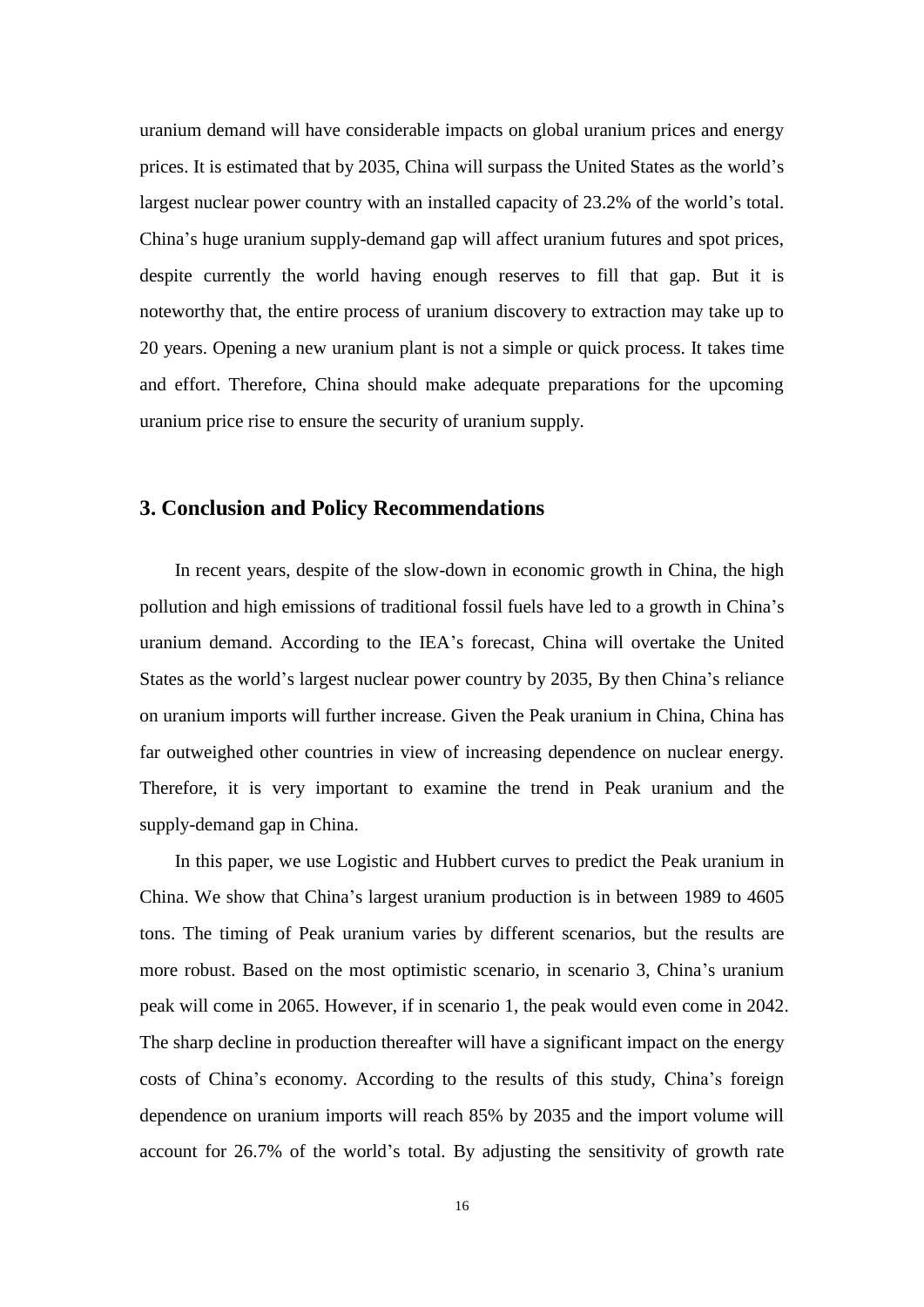coefficient *a* , the uranium peak in China will be reached between 2060 to 2070 and the maximum annual production is between 4093 and 5116 tons. By then, China's uranium import dependence will further rise, uranium security situation will be more severe.

To deal with the increasing shortage in uranium resources, China needs to strengthen both its domestic and foreign strategies. First of all, to support China's ambitious nuclear power plan, the central government should formulate a long-term strategic plan for developing uranium industry to minimize fluctuations in uranium exploration and mining. Second, the country should put additional efforts into uranium resources exploration, especially large and medium-sized sandstone-type uranium deposits in northwestern China, strengthen uranium exploration, and increase exploration depth so as to enrich uranium mineral resources. In addition, the central government should increase financial support to uranium industry by setting up a development fund to strengthen R & D in uranium theories and exploration technology and to improve training of uranium exploration technical staff. The government should encourage non-state capital to invest in uranium exploration and exploitation and establish a competitive and fair market environment to promote market participation in the uranium industry. Finally, coordination between the uranium industry and other metal mining industries through joint exploration and exploitation should be improved for a more efficient use of uranium resources.

For the foreign strategy, China needs to vigorously develop new overseas mineral importing sources, increase its level of effort in merger, acquisition, and shareholding in overseas mining industries, and set up a special council to implement and coordinate its foreign uranium strategy. Another viable option is to take advantage of China's "the Belt and Road" initiative to open up new sources of uranium resources in the along-route countries. In addition, the government needs to promote overseas uranium production and development through the establishment of overseas uranium development funds, as well as supportive policies such as financial investment, low-interest loans and tax incentives. In order to minimize potential concerns by foreign governments about China's overseas nuclear energy initiatives, the Chinese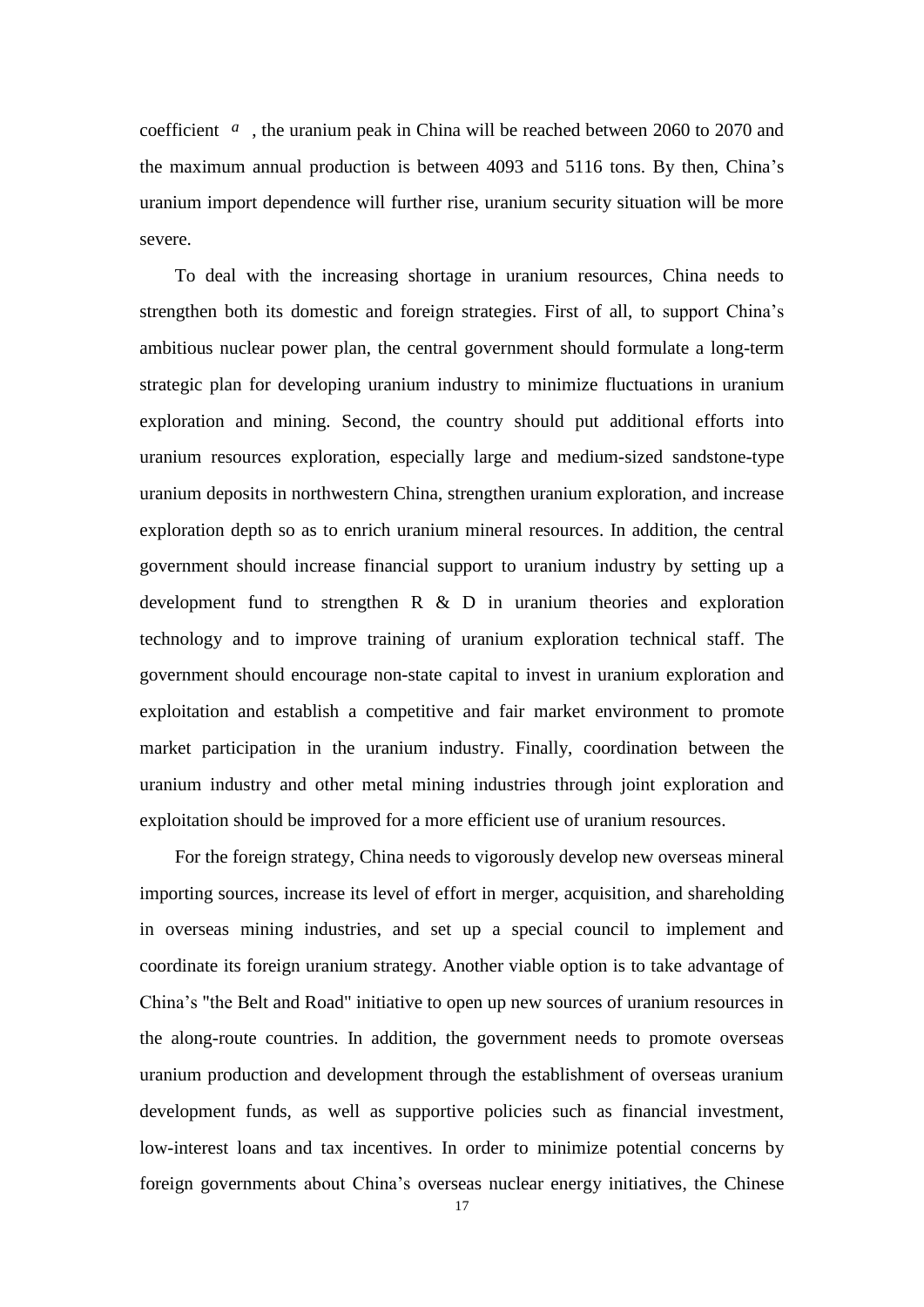government should also ensure that the uranium mine is used for the purpose of generating electricity for civilian use rather than for military purposes. In order to increase the utilization rate of spent fuel and reduce the dependence on uranium imports, China should also strengthen its technical cooperation with nuclear technology leading countries such as France.

In addition, China should strengthen research and development on unconventional uranium resources such as phosphate ore to extract uranium from seawater and encourage active exploration and development of alternative nuclear fuel such as thorium. Moreover, to ensure uranium security, China should take advantage of the uranium market downturn to vigorously strengthen the country's uranium strategic reserve, and actively develop the fourth generation of nuclear power technology for a better utilization of fuel.

## **Acknowledgments**

We thank anonymous reviewers, editors for their helpful comments and advice. We also thank to the financial supports from The National Social Science Fund of China (16BJY052).

# **Appendix: R codes**

cumulative\_prd(t) = cumulative\_prd(t - dt) + (hubbert\_prd)  $*$  dt INIT cumulative  $prd = 1$ INFLOWS: hubbert prd=IF TIME <= 2016 THEN actual production ELSE (1-cumulative\_prd/ultimate\_reserves) \* cumulative\_prd\*a Cumulative proved reserves(t)=Cumulative proved reserves(t-dt)+(annual proved reserves\_addition) \*dt **INIT Cumulative\_proved\_reserves = 0** INFLOWS: annual\_proved\_reserves\_addition = hubbert\_prd+delta\_resv UNATTACHED: actual\_production = prod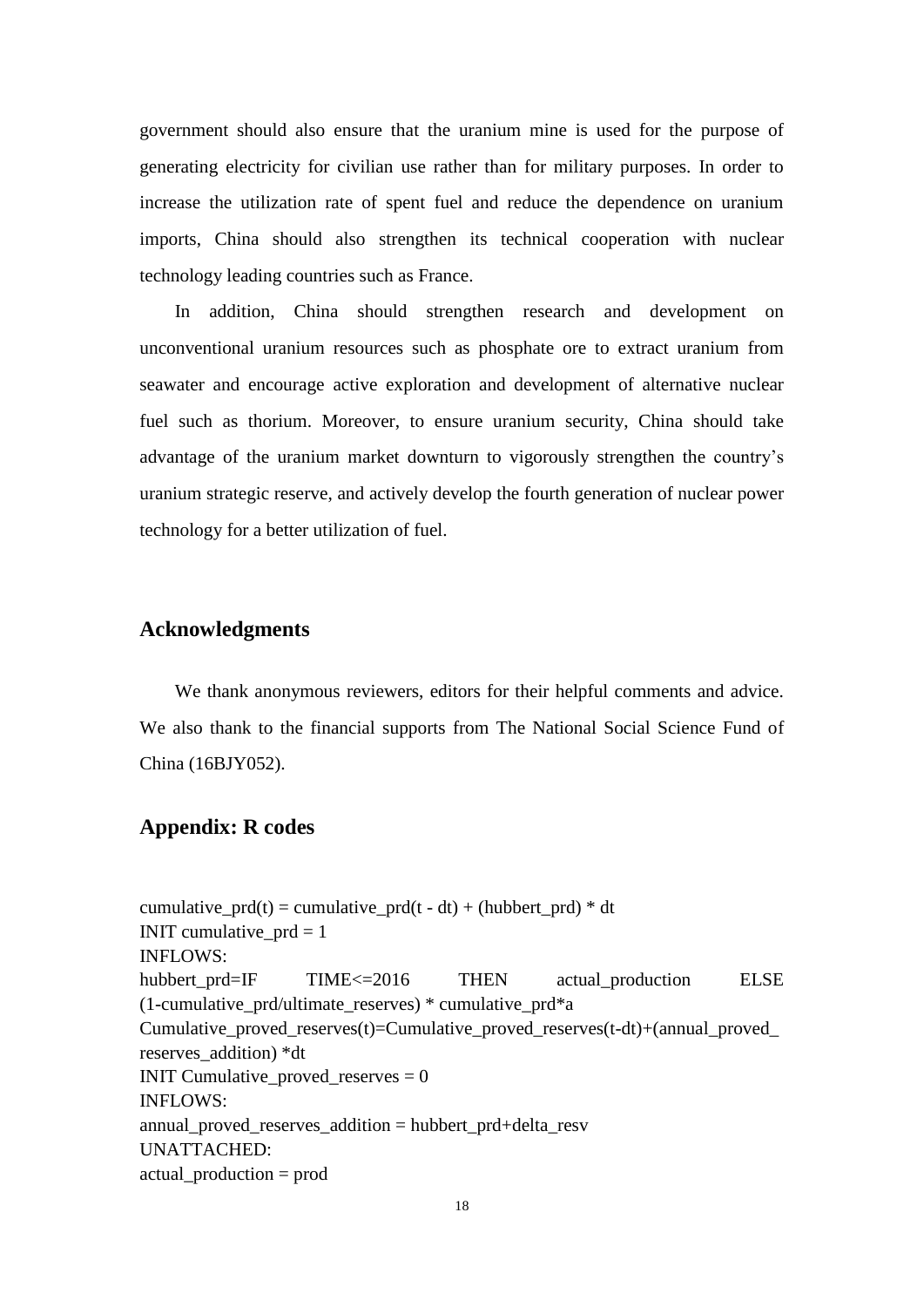#### UNATTACHED:

proved reserves = hubbert  $prd*R$  vs P

 $a = 0.045$ 

delta\_resv = DERIVN(proved\_reserves,1)

replacement rate = annual proved reserves addition/hubbert prd

ultimate\_reserves = 409299

 $prod = GRAPH(TIME)$ 

(1962, 500), (1963, 500), (1964, 500), (1965, 500), (1966, 500), (1967, 500), (1968, 500), (1969, 500), (1970, 500), (1971, 500), (1972, 500), (1973, 500), (1974, 500), (1975, 1450), (1976, 800), (1977, 800), (1978, 850), (1979, 850), (1980, 850), (1981, 850), (1982, 850), (1983, 850), (1984, 850), (1985, 800), (1986, 800), (1987, 800), (1988, 344), (1989, 800), (1990, 800), (1991, 800), (1992, 955), (1993, 780), (1994, 480), (1995, 500), (1996, 560), (1997, 570), (1998, 590), (1999, 700), (2000, 700), (2001, 700), (2002, 730), (2003, 730), (2004, 730), (2005, 750), (2006, 750), (2007, 710), (2008, 770), (2009, 1200), (2010, 1350), (2011, 1400), (2012, 1450), (2013, 1500), (2014, 1550), (2015, 1600), (2016, 1650)

R vs  $P = \text{GRAPH}(\text{TIME})$ 

(1962, 815), (1963, 815), (1964, 815), (1965, 815), (1966, 815), (1967, 815), (1968, 815), (1969, 815), (1970, 815), (1971, 815), (1972, 815), (1973, 815), (1974, 815), (1975, 815), (1976, 510), (1977, 510), (1978, 480), (1979, 480), (1980, 480), (1981, 480), (1982, 480), (1983, 480), (1984, 480), (1985, 510), (1986, 510), (1987, 510), (1988, 1185), (1989, 510), (1990, 510), (1991, 510), (1992, 427), (1993, 523), (1994, 849), (1995, 815), (1996, 728), (1997, 715), (1998, 691), (1999, 582), (2000, 582), (2001, 582), (2002, 558), (2003, 558), (2004, 558), (2005, 544), (2006, 544), (2007, 574), (2008, 529), (2009, 340), (2010, 302), (2011, 291), (2012, 281), (2013, 272), (2014, 263), (2015, 255), (2016, 247)

# **References**

Aleklett, K., 2012, 10 years of ASPO: lessons learned. ASPO, Vienna.

BP, 2017. BP statistical review of world energy. British Petroleum, London.

- Chavez-Rodriguez, M. F., Szklo, A., Lucena, A. F. P., 2015. Analysis of past and future oil production in Peru under a Hubbert approach. Energy Policy 77, 140-151.
- Feng, L., Li, J., Pang, X., 2008. China's oil reserve forecast and analysis based on peak oil models. Energy Policy 36, 4149-4153.

Greene, D. L., 2010. Oil peak or panic? Science 328, 828.

- Höök, M., Zittel, W., Schindler, J., Aleklett, K., 2010. Global coal production outlooks based on a logistic model. Fuel 89, 3546-3558.
- Hubbert, M. K., 1974. U.S. energy resources, a review as of 1972. A background paper prepared at the request of Henry M. Jackson, Chairman, Committee on Interior and Insular Affairs, United States Senate, Pursuant to Senate Resolution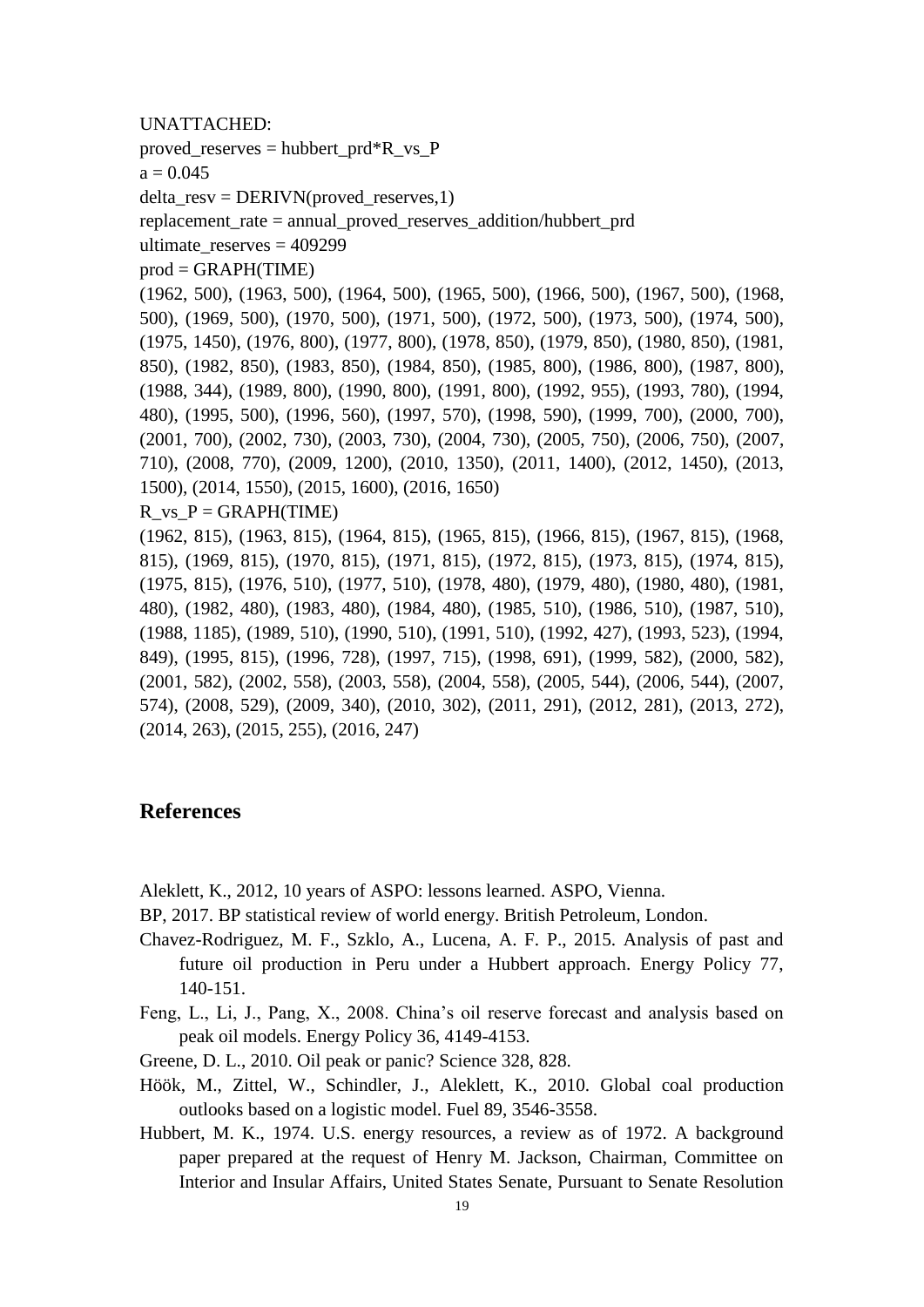45, A National Fuels and Energy Policy Study: Serial No. 93-40 (92-75), Part 1. U.S. Government Printing Office, Washington, 186.

- Hubbert, M.K., 1956. Nuclear energy and the fossil fuels. presented before the spring meeting of the southern district. American Petroleum Institute, Plaza Hotel, San Antonio, Texas, March 7-9.
- Hubbert, M.K., 1959. Techniques of prediction with application to the petroleum industry. Houston, Texas, Shell Development Co. Publication Preprint No. 204, 42.
- Kerr, R.A., 2011. Peak oil production may already be here. Science 331, 1510-1511.
- Kerschner, C., Prell, C., Feng, K., Hubacek, K., 2013. Economic vulnerability to peak oil. Global Environmental Change 23, 1424-1433.
- Lin, B. Q., Liu, J., 2010. Estimating coal production peak and trends of coal imports in China. Energy Policy 38, 512-519.
- Maggio, G., Cacciola, G., 2012. When will oil, natural gas, and coal peak? Fuel 98, 111-123.
- Maugeri, L., 2012. Oil: the next revolution: the unprecedented upsurge of oil production capacity and what it means for the world. Harvard Kennedy School-Belfer Center for Science and International Affairs, Cambridge, MA, 76.
- Milici, R. C., Flores, R. M., Stricker, G. D., 2013. Coal resources, reserves and peak coal production in the United States. International Journal of Coal Geology 113, 109-115.
- Mohr, S. H., Evans, G. M., 2010. Long term prediction of unconventional oil production. Energy Policy 38, 265-276.
- Murray, J., King, D., 2012. Oil's tipping point has passed. Nature, 481, 433-435.
- NEA and IAEA, 2016. Uranium 2016: resources, production and demand. Nuclear Energy Agency and International Atomic Energy Agency, Paris.
- NEA, 2006. Forty years of uranium resources, production and demand in perspective: the red book retrospective. Nuclear Energy Agency, Paris.
- Reynolds, D. B., 2014. World oil production trend: comparing Hubbert multi-cycle curves. Ecological Economics 98, 62-71.
- Reynolds, D. B., Kolodziej, M., 2009. North American natural gas supply forecast: the Hubbert method including the effects of institutions. Energies 2, 269-306.
- Saraiva, T. A., Szklo, A., Lucena, A. F. P., Chavez-Rodriguez, M. F. 2014. Forecasting Brazil's crude oil production using a multi-Hubbert model variant. Fuel 115, 24-31.
- Sorrell, S., Speirs, J., Bentley, R., Brandt, A., Miller, R., 2009. Global oil depletion: an assessment of the evidence for a near-term peak in global oil production. Technology and Policy Assessment Function of the UK Energy Research Centre (UKERC).
- Szklo, A., Machado, G., Schaeffer, R., 2007. Future oil production in Brazil-Estimates based on a Hubbert model. Energy Policy 35, 2360-2367.
- Tao, Z., Li, M., 2007. System dynamics model of Hubbert Peak for China's oil. Energy Policy 35, 2281-2286.
- Tao, Z., Li, M., 2007. What is the limit of Chinese coal supplies—A STELLA model